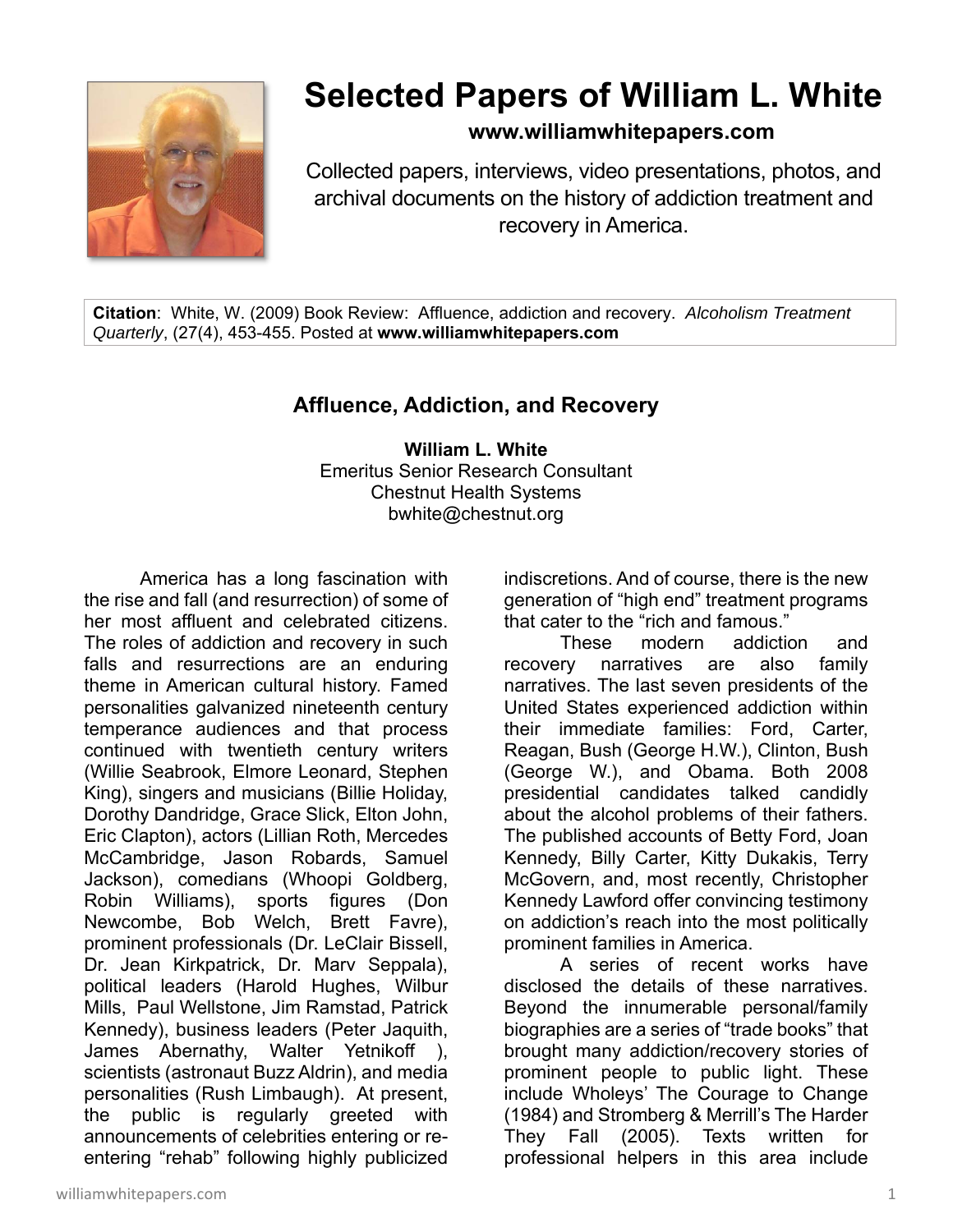Bissell and Haberman's classic treatise Alcoholism in the Professions (1984) and Stimmel's Alcoholism and Drug Abuse in the Affluent (1984). Two new texts have been added to this body of literature.

 The first of these new sources is Gary Stromberg and Jane Merrill's *Second Chances: Top Executives Share Their Stories of Addiction and Recovery* (2009, New York, McGraw Hill, 216 pages, \$15.95). Second Chances contains the personal addiction and recovery narratives of sixteen prominent individuals—mostly from the business world. Three of the narratives are of individuals whose names are well known to many in the addictions field: William Cope Moyers, Johnny Allem, and Dr. Marv Sepalla. Each narrative is preceded by a brief biography prepared by the editors. The strength of this book is in the narratives themselves. This is not a book of studies; it is a book of stories, and the stories contain some striking themes. The stories vividly illustrate the incredible diversity of personalities and personal circumstances from which addiction can flow. Equally diverse are the experiences that sparked recovery initiation. The varied styles of recovery maintenance are also depicted. But most striking in these stories is the degree to which people recovering from addiction can get better than well. What the Second Chance stories portray are lives of people for whom addiction recovery was far more than the removal of alcohol and drugs from an otherwise unchanged life. These are stories of people who transcended their addictions and went on to achieve lives of deep meaning and social contribution, not in spite of their addiction, but from the strength they drew from their recovery experiences. Anything this book lacks in broad conclusions about affluent recovery is more than made up for by the inspiration that can be drawn from it. It is hoped that a future book will similarly profile such transformative change in the lives of people completely lacking privilege and resources. Those stories of long-term recovery rarely come to public or professional attention, and are needed to confirm that those profiled in Second Chances are not the morally

enlightened exceptions to the cultural adage, "Once an addict, always an addict" that continues to wound people across social classes.

 The second new resource is Sarah Allen Benton's *Understanding the High-Functioning Alcoholic* (2009, Westport, CT, Praeger, 205 pages, \$39.95). Benton mixes highlights of scientific studies, professional case studies, and excerpted journal accounts of her own addiction and recovery to illuminate the oft-hidden phenomenon of people whose dependence upon alcohol is masked by an exceptionally high degree of professional and social competence. Benton's well-written text contains 10 chapters—six depicting the addiction processes of high-functioning individuals and four describing their subsequent recovery processes. Separating Benton's text from others is the excerpts from her journals that depict, over a prolonged period of time, her own addiction and recovery journey. At times far more riveting and revealing than the general information she reviews, these excerpts offer deep insights into patterns of addiction and recovery that are rarely exposed. Of the two books reviewed, this one is particularly recommended for those involved in the treatment of affluent individuals and their family members.

 The primary barrier that addicted high-functioning individuals encounter is a public/professional image of the addict that looks nothing like their own lives. Books like Second Chances and Understanding the High-Functioning Alcoholic do service by challenging such caricatures and revealing the true extent to which addiction and recovery are issues for all—regardless of privilege or the lack of it.

## **References**

Bissell, L., & Haberman, P. (1984). *Alcoholism in the professions*. New York: Oxford University Press.

Dukakis, K. (1990). *Now you know*. New York: Simon and Schuster.